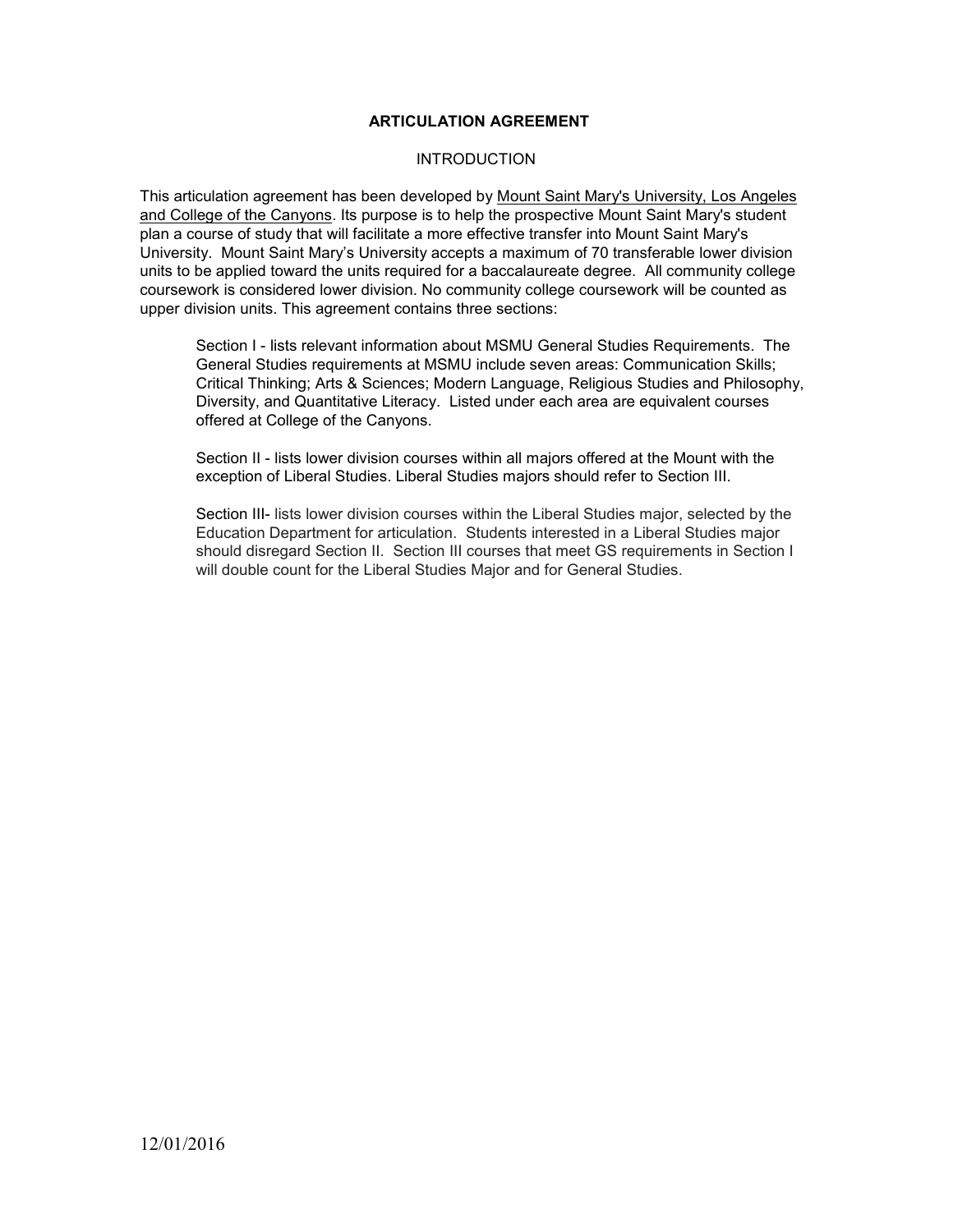## **MOUNT SAINT MARY'S UNIVERSITY, LOS ANGELES – COLLEGE OF THE CANYONS ARTICULATION AGREEMENT**

# **SECTION I**

#### **General Studies:**

| <b>I. Communication Skills</b>                                                                                                                                                                                                                                                 |     |                                                                                                                                                                                                          |                                                                                                                                                      |                            |                                                                                                                                                                                                                                                                                                                                                                                  |
|--------------------------------------------------------------------------------------------------------------------------------------------------------------------------------------------------------------------------------------------------------------------------------|-----|----------------------------------------------------------------------------------------------------------------------------------------------------------------------------------------------------------|------------------------------------------------------------------------------------------------------------------------------------------------------|----------------------------|----------------------------------------------------------------------------------------------------------------------------------------------------------------------------------------------------------------------------------------------------------------------------------------------------------------------------------------------------------------------------------|
| A. Written (6 units with grade C or better)                                                                                                                                                                                                                                    |     |                                                                                                                                                                                                          |                                                                                                                                                      | <b>B. Oral (1-3 units)</b> |                                                                                                                                                                                                                                                                                                                                                                                  |
| English 101, 101H, 102, 102H, 103, 103H                                                                                                                                                                                                                                        |     |                                                                                                                                                                                                          | Communication Studies 105, 105H, 190,<br>223, 246                                                                                                    |                            |                                                                                                                                                                                                                                                                                                                                                                                  |
|                                                                                                                                                                                                                                                                                |     | II. Critical Thinking (minimum 3 units)                                                                                                                                                                  |                                                                                                                                                      |                            |                                                                                                                                                                                                                                                                                                                                                                                  |
| Philosophy 106, 230                                                                                                                                                                                                                                                            |     |                                                                                                                                                                                                          |                                                                                                                                                      |                            |                                                                                                                                                                                                                                                                                                                                                                                  |
|                                                                                                                                                                                                                                                                                |     | III. Arts and Sciences (minimum 21 units)<br>At least one course must be taken in each of the following categories (A-G)                                                                                 |                                                                                                                                                      |                            |                                                                                                                                                                                                                                                                                                                                                                                  |
| A. Art/Music                                                                                                                                                                                                                                                                   |     | <b>B.</b> Literature                                                                                                                                                                                     | C. History                                                                                                                                           |                            | D. Natural and<br><b>Physical Sciences</b>                                                                                                                                                                                                                                                                                                                                       |
| Art 110, 111, 115, 205<br>Cinema 120, 121,<br>122, 123, 131<br>Dance 100<br>Humanities 101, 150<br>Interior Design 114,<br>115<br><b>Mass Entertainment</b><br>Arts 101, 102, 103<br>Music 105, 106, 107,<br>108, 112<br>Photography 140<br>Theatre 100, 110,<br>130, 220, 221 | 280 | English 250, 251, 260,<br>261, 262, 263, 271,<br>272, 273, 274, 275,                                                                                                                                     | History 101, 101H,<br>102, 111, 111H, 112,<br>112H, 115, 120,<br>120H, 130, 161, 191,<br>192, 193, 212, 240,<br>243<br>Political Science 230,<br>250 |                            | Anthropology 101,<br>101H, 101L, 105<br>Astronomy 100, 101,<br>102<br><b>Biological Science</b><br>100, 100H, 106, 107,<br>107H, 130, 132, 201,<br>202, 204, 205, 215,<br>216, 219, 221<br>Chemistry 110, 151,<br>151H, 201, 201H<br>Geography 101,<br>101H, 101L, 103<br>Geology 100, 101,<br>102, 103, 104, 109,<br>109L, 218<br>Physical Science 101<br>Physics 101, 110, 220 |
| <b>E. Mathematics</b>                                                                                                                                                                                                                                                          |     |                                                                                                                                                                                                          | <b>F. Social and Behavioral</b><br>Sciences                                                                                                          |                            | <b>G. Contemporary</b><br><b>Economics or Politics</b>                                                                                                                                                                                                                                                                                                                           |
| Economics 291<br>Math 102, 103, 104, 111, 130,<br>140, 140H, 211, 212, 240<br>Psychology 104<br>Sociology 137                                                                                                                                                                  |     | Anthropology 103, 103H<br><b>Early Childhood Education</b><br>125<br>Economics 202, 202H<br><b>Political Science 250</b><br>Psychology 101, 101H, 102,<br>172, 172H<br>Sociology 101, 101H, 103,<br>103H |                                                                                                                                                      | History 210<br>270         | <b>Business 211, 211H</b><br>Economics 201, 201H<br>Political Science 150, 150H,                                                                                                                                                                                                                                                                                                 |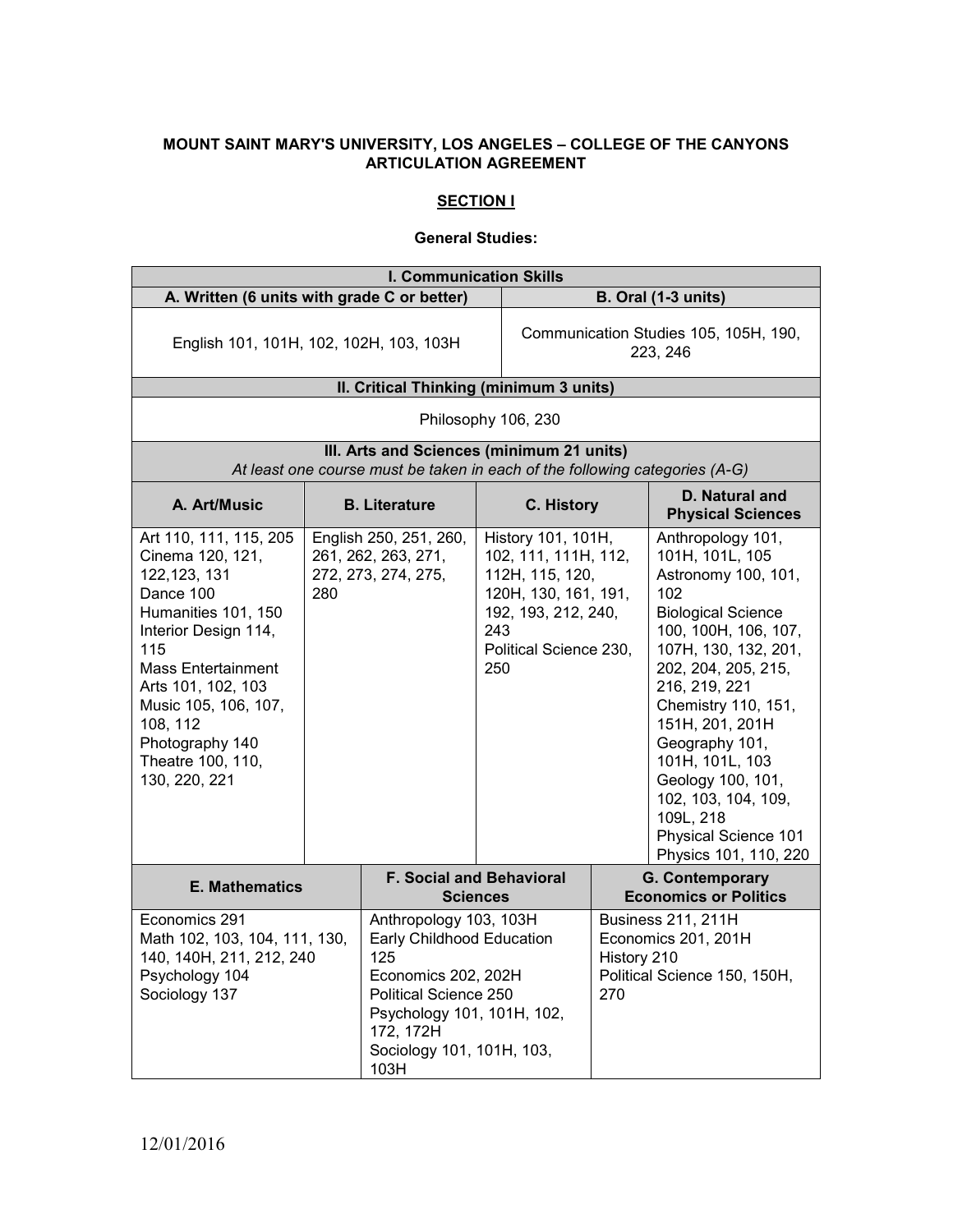| V. Religious Studies and Philosophy<br>(Minimum 15 units; must include 3 units of Ethics and 3 units of a Philosophical Ideas<br>course)                                                                                                                                                                                                                                                                                                                                                                                                                                              |                                                                                                                                                                                                                             |  |  |  |
|---------------------------------------------------------------------------------------------------------------------------------------------------------------------------------------------------------------------------------------------------------------------------------------------------------------------------------------------------------------------------------------------------------------------------------------------------------------------------------------------------------------------------------------------------------------------------------------|-----------------------------------------------------------------------------------------------------------------------------------------------------------------------------------------------------------------------------|--|--|--|
| A. Religious Studies (6-9 units)                                                                                                                                                                                                                                                                                                                                                                                                                                                                                                                                                      | B. Philosophy (6-9 units)                                                                                                                                                                                                   |  |  |  |
| a. Scripture: English 272<br>b. Christian Thought: No equivalent<br>c. Christian Ethics: No equivalent<br>d. Religion & Religions: Philosophy 220, 225                                                                                                                                                                                                                                                                                                                                                                                                                                | a. Philosophical Ideas: Philosophy 101, 101H,<br>102, 110, 111, 112, 130, 225<br>b. Ethics: Philosophy 120, 240, 250<br>c. Philosophy Other: Philosophy 106, 230                                                            |  |  |  |
|                                                                                                                                                                                                                                                                                                                                                                                                                                                                                                                                                                                       | <b>IV: Modern Language</b>                                                                                                                                                                                                  |  |  |  |
| A. A student who begins a language must complete course 1 and 2 of the same<br>language<br>B. Students whose native language is not English may demonstrate academic<br>proficiency in English as a second language by passing the TOEFL examination<br>with scores above 550.<br>C. To meet the requirement students must demonstrate proficiency at the second<br>semester level. If they have knowledge, and test into the second semester of the<br>language, they need only take the second semester course, i.e., Span 2.<br>D. Language courses must be college-level courses. |                                                                                                                                                                                                                             |  |  |  |
|                                                                                                                                                                                                                                                                                                                                                                                                                                                                                                                                                                                       | <b>VI: Diversity</b>                                                                                                                                                                                                        |  |  |  |
| Anthropology 103, 103H<br>Art 205<br>Cinema 123<br>Early Childhood Education 125<br>English 262, 280<br>Geography 102                                                                                                                                                                                                                                                                                                                                                                                                                                                                 | History 240<br>Music 108<br>Philosophy 101, 101H, 102, 120, 220, 225, 240<br>Political Science 250<br>Sociology 101, 101H, 103, 103H                                                                                        |  |  |  |
|                                                                                                                                                                                                                                                                                                                                                                                                                                                                                                                                                                                       | <b>VII: Quantitative Literacy</b>                                                                                                                                                                                           |  |  |  |
| A. QL1                                                                                                                                                                                                                                                                                                                                                                                                                                                                                                                                                                                | <b>B. QL2</b>                                                                                                                                                                                                               |  |  |  |
| Biological Science 106, 107, 107H, 140<br><b>Business 201, 202</b><br><b>Math 130</b><br>Philosophy 106                                                                                                                                                                                                                                                                                                                                                                                                                                                                               | Chemistry 201, 201H, 202<br>Economics 291<br>Math 102, 103, 104, 111, 140, 140H, 211, 212,<br>213, 240<br>Philosophy 230<br>Physical Science 101<br>Physics 101, 110, 111, 220, 221, 222<br>Psychology 104<br>Sociology 137 |  |  |  |
|                                                                                                                                                                                                                                                                                                                                                                                                                                                                                                                                                                                       | <b>Disclaimer</b>                                                                                                                                                                                                           |  |  |  |
| Other courses not listed in the above sections may be approved for general studies credit. To<br>ensure receiving the appropriate credit, please complete a transfer credit clearance form before<br>registering for the course. The advisement center will then determine the eligibility of the course.<br>Submission of a transfer credit clearance form does not guarantee approval of transfer credit.                                                                                                                                                                           |                                                                                                                                                                                                                             |  |  |  |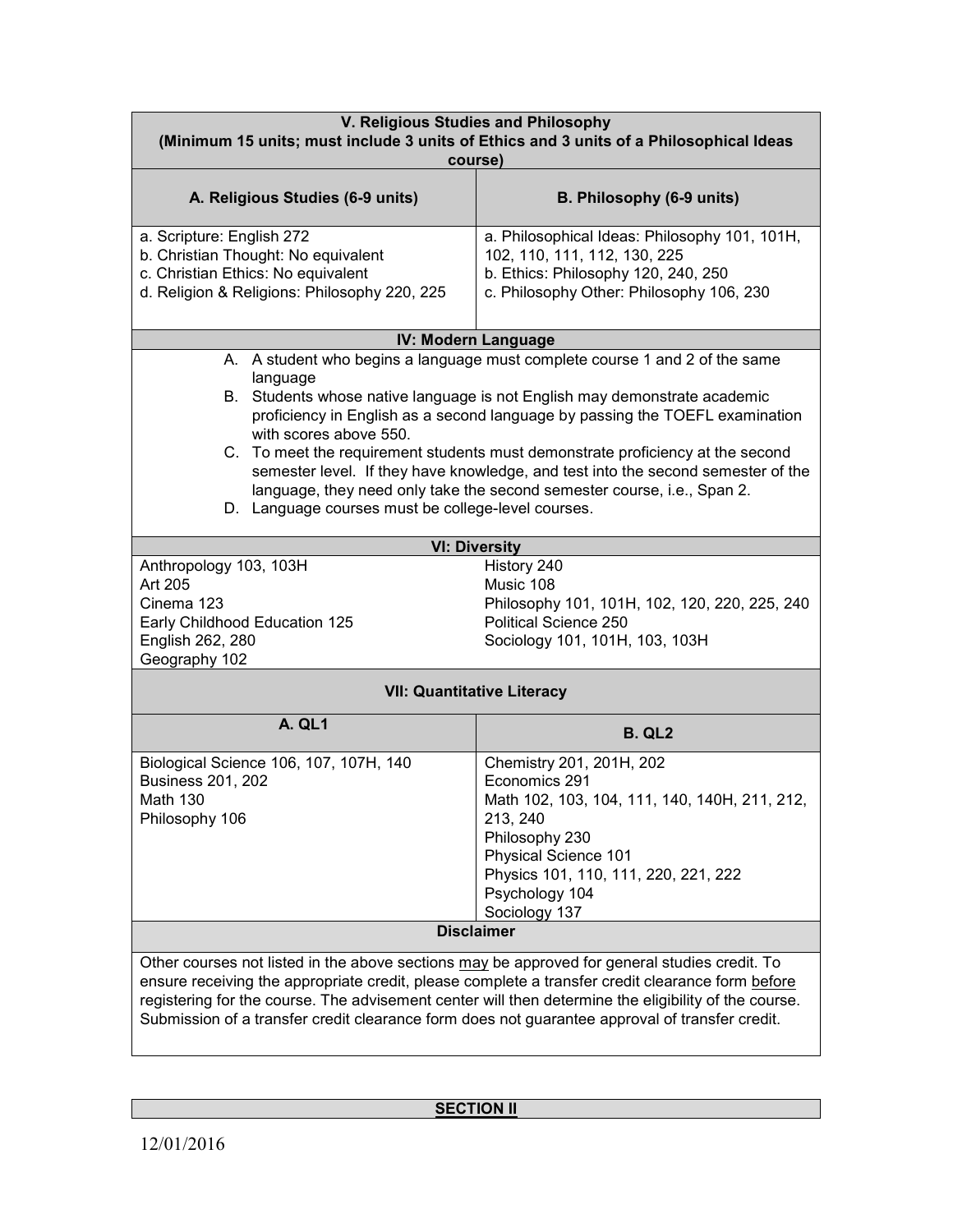|                                                                                                                                                                                                                                                                                                                                                                                                                                                                                                                                                  | <b>Disclaimer:</b>                                                  |                                                                                                                          |  |
|--------------------------------------------------------------------------------------------------------------------------------------------------------------------------------------------------------------------------------------------------------------------------------------------------------------------------------------------------------------------------------------------------------------------------------------------------------------------------------------------------------------------------------------------------|---------------------------------------------------------------------|--------------------------------------------------------------------------------------------------------------------------|--|
| Major course evaluations are based on our traditional baccalaureate program's major<br>1.<br>requirements. WEC major requirements may vary from list. All students should consult<br>with advisors for requirement variations.<br>All possible lower division courses for each major are listed. Please note, some majors<br>2.<br>have multiple course options for fulfilling the same degree requirement. Consult the<br>current college catalog to determine if your specific major has "either/or" options with the<br>courses listed below. |                                                                     |                                                                                                                          |  |
|                                                                                                                                                                                                                                                                                                                                                                                                                                                                                                                                                  | <b>AMERICAN STUDIES</b>                                             |                                                                                                                          |  |
| <b>MSMU Course #</b>                                                                                                                                                                                                                                                                                                                                                                                                                                                                                                                             | <b>MSMU Course Title</b>                                            | <b>College of the Canyons</b><br><b>Course # (Please refer to College</b><br>of the Canyons Catalog for Course<br>Title) |  |
| <b>BUS4</b>                                                                                                                                                                                                                                                                                                                                                                                                                                                                                                                                      | <b>Business Foundations &amp;</b><br>Analysis                       | <b>BUS 100</b>                                                                                                           |  |
| <b>BUS 5/POL 5</b>                                                                                                                                                                                                                                                                                                                                                                                                                                                                                                                               | <b>Business Law I</b>                                               | <b>BUS 211</b>                                                                                                           |  |
| <b>BUS 92/PHI 92</b>                                                                                                                                                                                                                                                                                                                                                                                                                                                                                                                             | <b>Business Ethics</b>                                              |                                                                                                                          |  |
| <b>ENG 20</b>                                                                                                                                                                                                                                                                                                                                                                                                                                                                                                                                    | <b>Great Works in American</b><br>Literature                        | <b>ENGL 261</b>                                                                                                          |  |
| <b>ENG 26</b>                                                                                                                                                                                                                                                                                                                                                                                                                                                                                                                                    | Literature of the American<br>West                                  | <b>ENGL 262</b>                                                                                                          |  |
| POL <sub>1</sub>                                                                                                                                                                                                                                                                                                                                                                                                                                                                                                                                 | American Government and<br>Institutions                             | <b>POL 150 or POL 150H</b>                                                                                               |  |
|                                                                                                                                                                                                                                                                                                                                                                                                                                                                                                                                                  | <b>APPLIED ETHICS</b>                                               |                                                                                                                          |  |
| <b>MSMU Course #</b>                                                                                                                                                                                                                                                                                                                                                                                                                                                                                                                             | <b>MSMU Course Title</b>                                            | <b>College of the Canyons</b><br><b>Course # (Please refer to College</b><br>of the Canyons Catalog for Course<br>Title) |  |
|                                                                                                                                                                                                                                                                                                                                                                                                                                                                                                                                                  |                                                                     |                                                                                                                          |  |
| PHI <sub>5</sub>                                                                                                                                                                                                                                                                                                                                                                                                                                                                                                                                 | Introduction to Logic                                               |                                                                                                                          |  |
| <b>PHI 10</b>                                                                                                                                                                                                                                                                                                                                                                                                                                                                                                                                    | <b>Critical Thinking</b>                                            | PHILOS 106                                                                                                               |  |
| <b>PHI 15</b><br><b>PHI 16</b>                                                                                                                                                                                                                                                                                                                                                                                                                                                                                                                   | Introduction to Philosophy<br>Philosophy through Popular<br>Culture | PHILOS 101 or PHILOS 101H                                                                                                |  |
| <b>PHI 21</b>                                                                                                                                                                                                                                                                                                                                                                                                                                                                                                                                    | <b>Moral Values and Ethical</b><br>Decisions                        | PHILOS 120 or PHILOS 240                                                                                                 |  |
| <b>PHI 24</b>                                                                                                                                                                                                                                                                                                                                                                                                                                                                                                                                    | Socrates, Plato, and Aristotle                                      |                                                                                                                          |  |
| <b>PHI 92</b>                                                                                                                                                                                                                                                                                                                                                                                                                                                                                                                                    | Introduction to Business Ethics                                     |                                                                                                                          |  |
|                                                                                                                                                                                                                                                                                                                                                                                                                                                                                                                                                  | <b>ART</b>                                                          |                                                                                                                          |  |
| <b>MSMU Course #</b>                                                                                                                                                                                                                                                                                                                                                                                                                                                                                                                             | <b>MSMU Course Title</b>                                            | <b>College of the Canyons</b><br><b>Course # (Please refer to College</b><br>of the Canyons Catalog for Course<br>Title) |  |
| ART <sub>1</sub>                                                                                                                                                                                                                                                                                                                                                                                                                                                                                                                                 | Drawing I                                                           | <b>ART 124A</b>                                                                                                          |  |
| ART <sub>2</sub>                                                                                                                                                                                                                                                                                                                                                                                                                                                                                                                                 |                                                                     |                                                                                                                          |  |
| ART <sub>4</sub>                                                                                                                                                                                                                                                                                                                                                                                                                                                                                                                                 | Design I<br>Painting I                                              | <b>ART 227</b>                                                                                                           |  |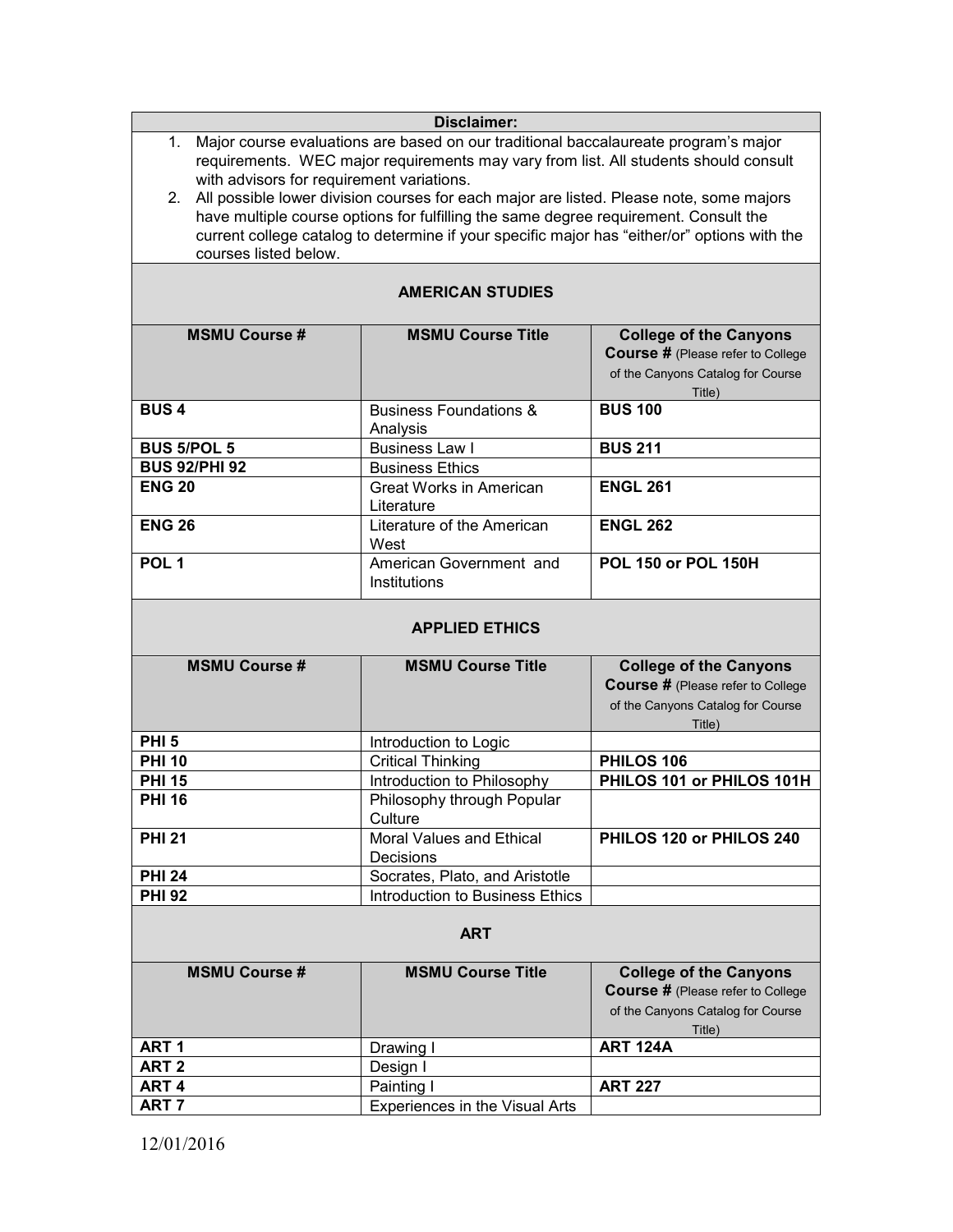| <b>ART 12</b>        | Ceramics I                       |                                          |
|----------------------|----------------------------------|------------------------------------------|
| <b>ART 15</b>        | <b>Computer Graphics</b>         |                                          |
| <b>ART 24</b>        | Wood                             |                                          |
|                      |                                  |                                          |
|                      | <b>BIOCHEMISTRY</b>              |                                          |
|                      |                                  |                                          |
| <b>MSMU Course #</b> | <b>MSMU Course Title</b>         | <b>College of the Canyons</b>            |
|                      |                                  | <b>Course # (Please refer to College</b> |
|                      |                                  | of the Canyons Catalog for Course        |
|                      |                                  | Title)                                   |
| <b>BIO 1/L</b>       | <b>Biological Dynamics</b>       | <b>BIOSCI 106</b>                        |
| <b>BIO 2/L</b>       | <b>Biological Dynamics</b>       | <b>BIOSCI 107</b>                        |
| <b>CHE 1A/L</b>      | General Chemistry/Lab            | <b>CHEM 201</b>                          |
| CHE 1B/L             | General Chemistry/Lab            | <b>CHEM 202</b>                          |
| CHE 6A/L             | Organic Chemistry/Lab            | <b>CHEM 255</b>                          |
| CHE 6B/L             | Organic Chemistry/Lab            | <b>CHEM 256</b>                          |
| CIS <sub>2</sub>     | Introduction to Programming      |                                          |
| <b>MTH 5A</b>        | Calculus I                       | <b>MATH 211</b>                          |
| MTH <sub>5B</sub>    | Calculus II                      | <b>MATH 212</b>                          |
| <b>MTH 38</b>        | Elements of Probability and      | <b>MATH 140</b>                          |
|                      | <b>Statistics</b>                |                                          |
| PHY 1A               | Introductory Physics IA          | PHYSIC 110                               |
| PHY 1B/L             | Introductory Physics IB/Lab      | PHYSIC 111                               |
| <b>PHY 11A</b>       | Mechanics                        | PHYSCI 220                               |
| <b>PHY 11B</b>       | Electricity, Magnetism and       | <b>PHY</b>                               |
|                      | Optics                           | <b>SCI 221</b>                           |
|                      |                                  |                                          |
|                      | <b>BIOLOGICAL SCIENCES</b>       |                                          |
|                      |                                  |                                          |
| <b>MSMU Course #</b> | <b>MSMU Course Title</b>         | <b>College of the Canyons</b>            |
|                      |                                  | <b>Course # (Please refer to College</b> |
|                      |                                  | of the Canyons Catalog for Course        |
|                      |                                  | Title)                                   |
| <b>BIO 1/L</b>       | <b>Biological Dynamics/Lab</b>   | <b>BIOSCI 106</b>                        |
| <b>BIO 2/L</b>       | <b>Biological Dynamics/Lab</b>   | <b>BIOSCI 107</b>                        |
| <b>CHE 1A/D/L</b>    | General                          | <b>CHEM 201</b>                          |
|                      | Chemistry/Discussion/Lab         |                                          |
| CHE 1B/L             | General Chemistry/Lab            | <b>CHEM 202</b>                          |
| CHE 6A/L             | Organic Chemistry/Lab            | <b>CHEM 225</b>                          |
| CHE 6B/L             | Organic Chemistry/Lab            | <b>CHEM 256</b>                          |
| <b>MTH 38</b>        | Elements of Probability and      | <b>MATH 140</b>                          |
|                      | <b>Statistics</b>                |                                          |
| <b>PSY 40</b>        | <b>Basic Statistical Methods</b> | <b>PSY 104</b><br><b>MATH 211</b>        |
| MTH <sub>5A</sub>    | Calculus I                       |                                          |
| MTH <sub>5B</sub>    | Calculus II                      | <b>MATH 212</b>                          |
| PHY 1A               | <b>Introductory Physics IA</b>   | PHYSIC 110                               |
| PHY 1B/L             | Introductory Physics IB/Lab      | PHYSIC 111                               |
| <b>BIO 50A/L</b>     | Human Anatomy/Lab                | <b>BIOSCI 201 or 204</b>                 |
| <b>BIO 50B/L</b>     | Human Physiology/Lab             | <b>BIOSCI 202 or 205</b>                 |
|                      | <b>BUSINESS ADMINISTRATION</b>   |                                          |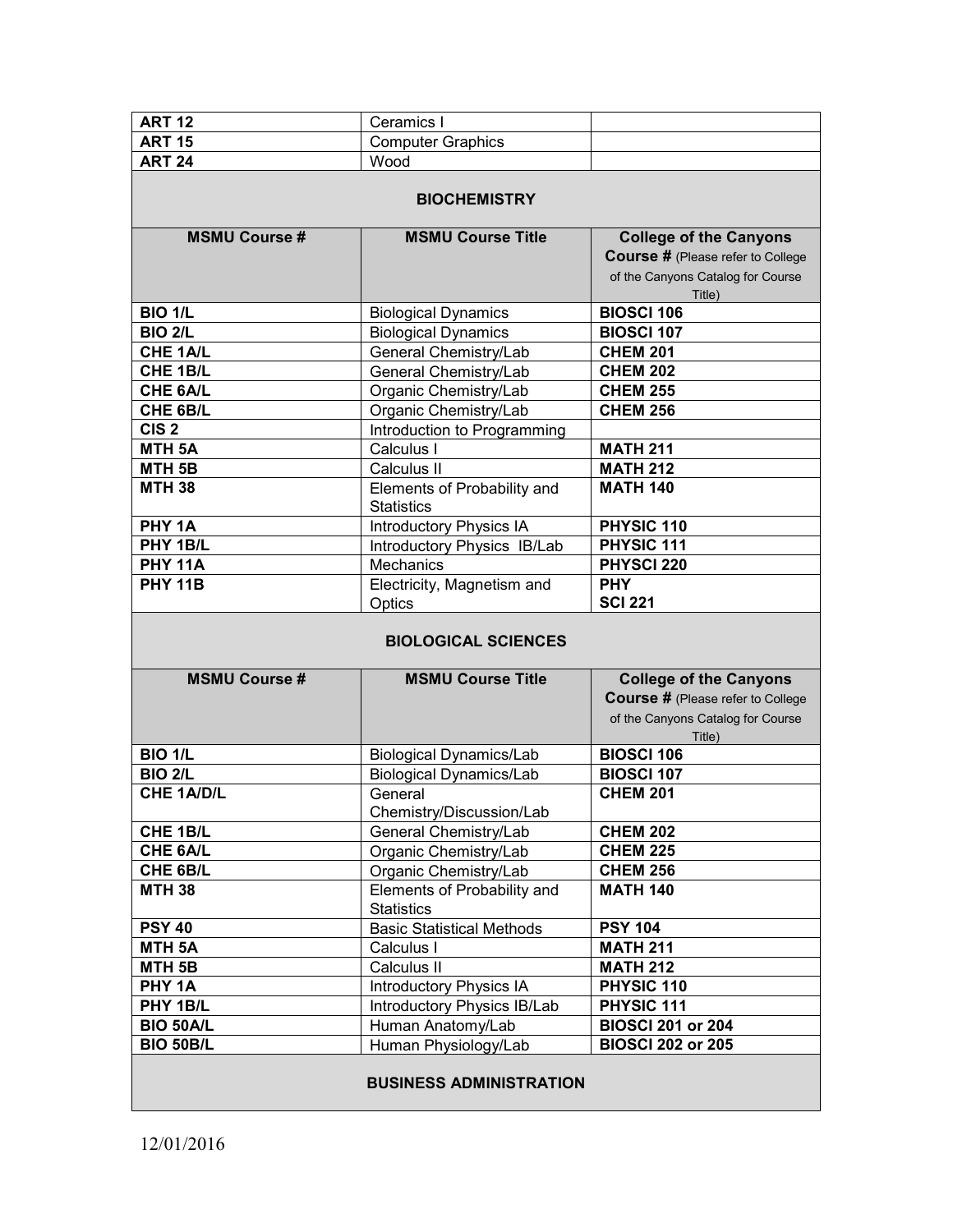| <b>MSMU Course #</b> | <b>MSMU Course Title</b>                                 | <b>College of the Canyons</b>            |  |
|----------------------|----------------------------------------------------------|------------------------------------------|--|
|                      |                                                          | <b>Course # (Please refer to College</b> |  |
|                      |                                                          | of the Canyons Catalog for Course        |  |
|                      |                                                          | Title)                                   |  |
| <b>BUS4</b>          | <b>Business Foundations and</b>                          | <b>BUS 100</b>                           |  |
|                      | Analysis                                                 |                                          |  |
| <b>BUS 5</b>         | <b>Business Law I</b>                                    | <b>BUS 211</b>                           |  |
| <b>BUS 15A</b>       | <b>Accounting Principles I</b>                           | <b>BUS 201</b>                           |  |
| <b>BUS 15B</b>       | <b>Accounting Principles II</b>                          | <b>BUS 202</b>                           |  |
| <b>BUS 16A</b>       | <b>Accounting Principles I</b>                           | <b>BUS 201</b>                           |  |
| <b>BUS 16B</b>       | <b>Accounting Principles II</b>                          | <b>BUS 202</b>                           |  |
| <b>BUS 21</b>        | The Essentials of Business                               |                                          |  |
|                      | Writing and Presentation                                 |                                          |  |
| <b>BUS 92/PHI 92</b> | <b>Business Ethics</b>                                   |                                          |  |
| ECO <sub>1</sub>     | Microeconomics                                           | <b>ECON 202</b>                          |  |
| ECO <sub>2</sub>     | Macroeconomics                                           | <b>ECON 201</b>                          |  |
| <b>MTH 28</b>        | Mathematical Analysis for                                | <b>MATH 240</b>                          |  |
|                      | <b>Business</b>                                          |                                          |  |
| <b>MTH 38</b>        | Elements of Probability and                              | <b>MATH 140</b>                          |  |
|                      | <b>Statistics</b>                                        |                                          |  |
| <b>SPE 10</b>        | Introduction to Communication                            | <b>COMS 105</b>                          |  |
|                      |                                                          |                                          |  |
|                      | <b>CHEMISTRY</b>                                         |                                          |  |
|                      |                                                          |                                          |  |
| <b>MSMU Course #</b> | <b>MSMU Course Title</b>                                 | <b>College of the Canyons</b>            |  |
|                      |                                                          | <b>Course # (Please refer to College</b> |  |
|                      |                                                          | of the Canyons Catalog for Course        |  |
|                      |                                                          | Title)                                   |  |
| <b>CHE 1A/D/L</b>    | General                                                  | <b>CHEM 201</b>                          |  |
|                      | Chemistry/Discussion/Lab                                 |                                          |  |
| CHE 1B/L             | General Chemistry/Lab                                    | <b>CHEM 202</b>                          |  |
| CHE 6A/L             | Organic Chemistry/Lab                                    | <b>CHEM 255</b>                          |  |
| CHE 6B/L             | Organic Chemistry/Lab                                    | <b>CHEM 256</b>                          |  |
| CIS <sub>2</sub>     | Introduction to Programming                              |                                          |  |
| MTH <sub>5A</sub>    | Calculus I                                               | <b>MATH 211</b>                          |  |
| MTH <sub>5B</sub>    | Calculus II                                              | <b>MATH 212</b>                          |  |
| MTH <sub>5C</sub>    | Calculus III                                             | <b>MATH 213</b>                          |  |
| PHY <sub>1A</sub>    | <b>Introductory Physics IA</b>                           | PHYSIC 110                               |  |
| PHY 1B/L             | Introductory Physics IB/Lab                              | PHYSIC 111                               |  |
| <b>PHY 11A</b>       | Mechanics                                                | PHYSIC 220                               |  |
| <b>PHY 11B</b>       | Electricity, Magnetism, and                              |                                          |  |
|                      |                                                          | <b>PHYSCI 221</b>                        |  |
|                      | Optics                                                   |                                          |  |
|                      |                                                          |                                          |  |
|                      | <b>CHILD DEVELOPMENT</b>                                 |                                          |  |
|                      |                                                          |                                          |  |
| <b>MSMU Course #</b> | <b>MSMU Course Title</b>                                 | <b>College of the Canyons</b>            |  |
|                      |                                                          | <b>Course # (Please refer to College</b> |  |
|                      |                                                          | of the Canyons Catalog for Course        |  |
|                      |                                                          | Title)                                   |  |
| <b>BIO 10</b>        | <b>Health Science</b>                                    |                                          |  |
| <b>EDU 32</b>        | Early Childhood Education:<br>Observation and Curriculum |                                          |  |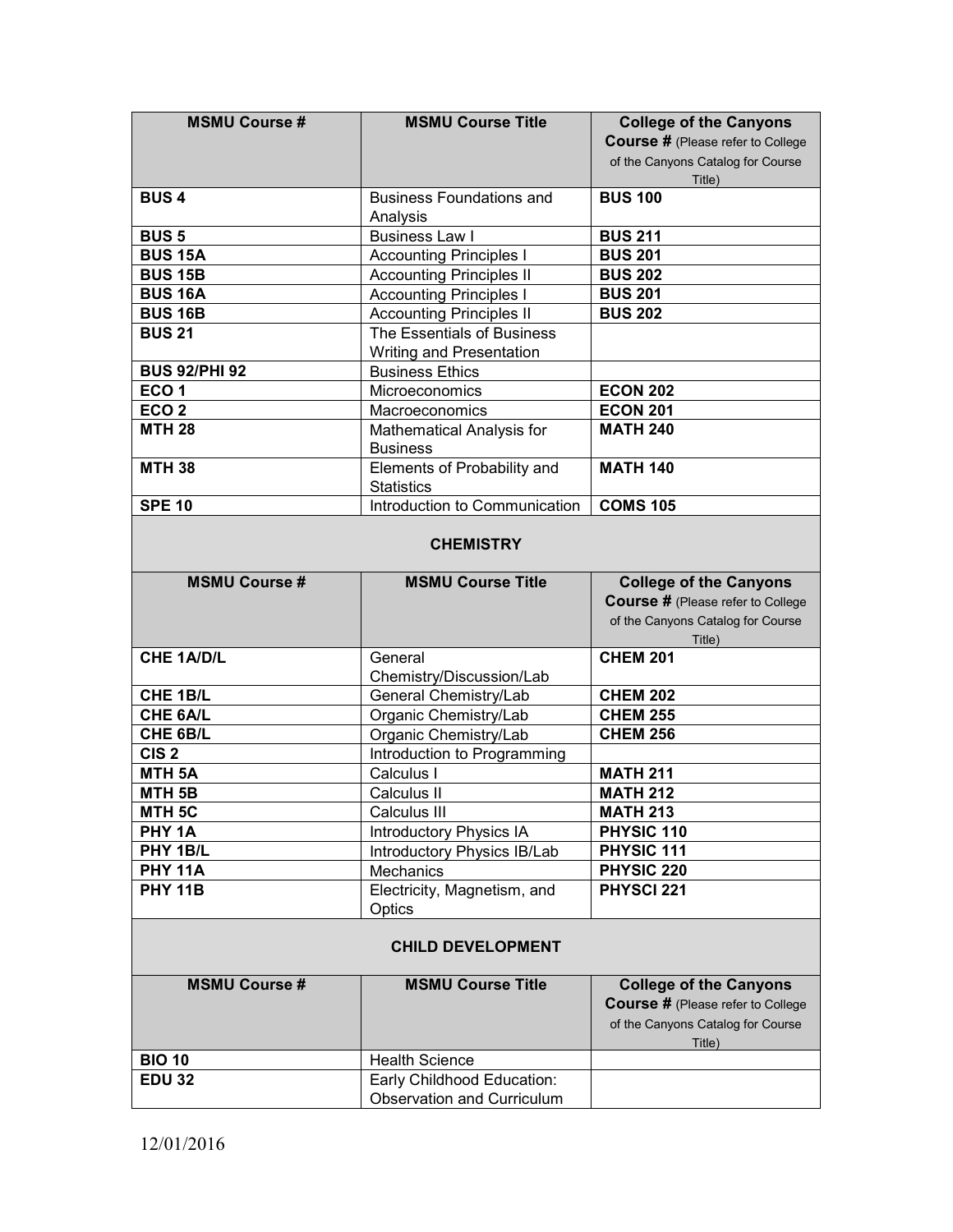|                                       | Planning                                   |                                          |  |
|---------------------------------------|--------------------------------------------|------------------------------------------|--|
| <b>EDU 33</b>                         | The Visual & Performing Arts               | ECE 144 & 151                            |  |
|                                       | for the Young Child                        |                                          |  |
| <b>EDU 37</b>                         | Infant/Toddler Development                 |                                          |  |
|                                       | and Care                                   |                                          |  |
| PSY <sub>1</sub>                      | Introduction to Psychology                 | <b>PSYCH 101</b>                         |  |
| <b>PSY 12</b>                         | Child/Human Development                    | PSYCH 172                                |  |
| SOC <sub>6</sub>                      | The Family, Child and                      | ECE 125, SOCI 103, 103H                  |  |
|                                       | Community                                  |                                          |  |
|                                       | <b>CRIMINOLOGY</b>                         |                                          |  |
| <b>MSMU Course#</b>                   | <b>MSMU Course Title</b>                   | <b>College of the Canyons</b>            |  |
|                                       |                                            | <b>Course # (Please refer to College</b> |  |
|                                       |                                            | of the Canyons Catalog for Course        |  |
|                                       |                                            | Title)                                   |  |
| SOC <sub>1</sub>                      | Introduction to Sociology                  | <b>SOCI 101</b>                          |  |
|                                       | <b>ENGLISH</b>                             |                                          |  |
| <b>MSMU Course #</b>                  | <b>MSMU Course Title</b>                   | <b>College of the Canyons</b>            |  |
|                                       |                                            | Course # (Please refer to College        |  |
|                                       |                                            | of the Canyons Catalog for Course        |  |
|                                       |                                            | Title)                                   |  |
| <b>ENG1A</b>                          | Freshman English                           | <b>ENGL 101 or 101H</b>                  |  |
| <b>ENG1B</b>                          | Freshman English                           | ENGL 102, 102H, or 103                   |  |
| <b>ENG 5H</b>                         | Freshman Honors English                    |                                          |  |
| <b>ENG 18</b>                         | <b>Great Works in World</b>                | <b>ENG 274</b>                           |  |
|                                       | Literature                                 |                                          |  |
| <b>ENG 28</b>                         | Contemporary Issues in World               |                                          |  |
|                                       | Literature                                 |                                          |  |
| <b>ENG 70</b><br><b>ENG 73</b>        | Western Literary Heritage                  |                                          |  |
| HIS <sub>1</sub> A                    | Shakespeare<br><b>Western Civilization</b> | <b>ENGL 275</b><br><b>HIST 101</b>       |  |
| HIS <sub>1B</sub>                     |                                            | <b>HIST 102</b>                          |  |
|                                       | <b>Western Civilization</b>                |                                          |  |
|                                       | FILM, MEDIA AND SOCIAL JUSTICE             |                                          |  |
| <b>MSMU Course #</b>                  | <b>MSMU Course Title</b>                   | <b>College of the Canyons</b>            |  |
|                                       |                                            | <b>Course # (Please refer to College</b> |  |
|                                       |                                            | of the Canyons Catalog for Course        |  |
|                                       |                                            | Title)                                   |  |
| <b>BUS 15A</b>                        | <b>Accounting Principles I</b>             | <b>BUS 211</b>                           |  |
| <b>SOC1</b>                           | Introduction to Sociology                  | <b>SOCI 101</b>                          |  |
| <b>MUS3</b>                           | <b>Discovering Music</b>                   |                                          |  |
|                                       | Fundamentals                               |                                          |  |
| <b>MUS 13</b>                         | <b>Applied Music:</b>                      | <b>MUS 189</b>                           |  |
|                                       | Instrumental/Vocal for Non-                |                                          |  |
|                                       | <b>Music Majors</b>                        |                                          |  |
| <b>FRENCH AND FRANCOPHONE STUDIES</b> |                                            |                                          |  |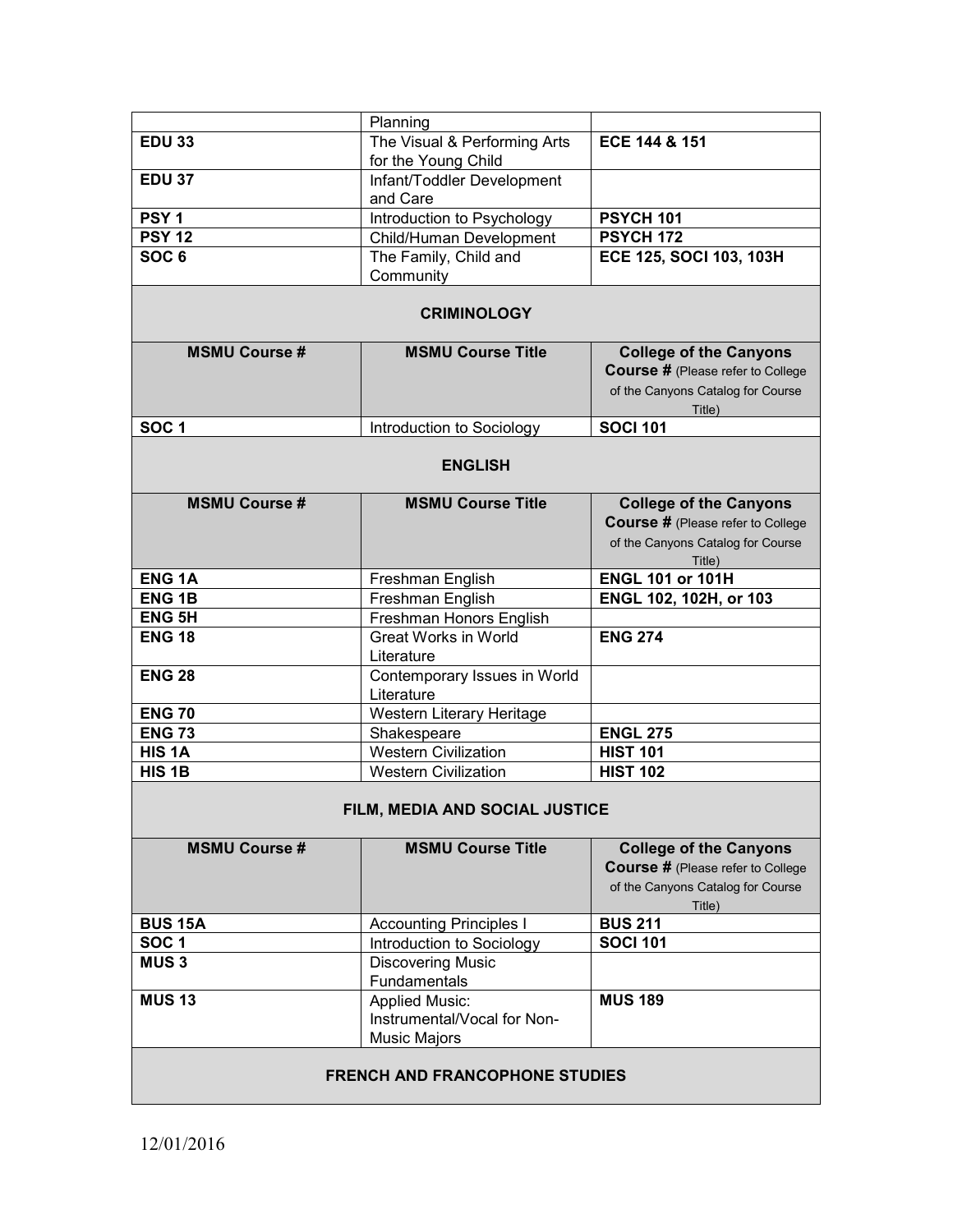| <b>MSMU Course#</b>  | <b>MSMU Course Title</b>                | <b>College of the Canyons</b>                                                                                            |  |
|----------------------|-----------------------------------------|--------------------------------------------------------------------------------------------------------------------------|--|
|                      |                                         | <b>Course # (Please refer to College</b>                                                                                 |  |
|                      |                                         | of the Canyons Catalog for Course                                                                                        |  |
|                      |                                         | Title)                                                                                                                   |  |
| FRE <sub>1</sub>     | <b>Elementary French I</b>              | <b>FRNCH 101</b>                                                                                                         |  |
| FRE <sub>2</sub>     | <b>Elementary French II</b>             | <b>FRNCH 102</b>                                                                                                         |  |
| FRE <sub>3</sub>     | Intermediate French III                 | <b>FRNCH 201</b>                                                                                                         |  |
| FRE <sub>4</sub>     | Intermediate French IV                  | <b>FRNCH 202</b>                                                                                                         |  |
|                      | <b>GERONTOLOGY</b>                      |                                                                                                                          |  |
| <b>MSMU Course#</b>  | <b>MSMU Course Title</b>                | <b>College of the Canyons</b><br><b>Course # (Please refer to College</b><br>of the Canyons Catalog for Course<br>Title) |  |
| <b>BIO 50A</b>       | Human Anatomy                           | <b>BIOSCI 201 or 204</b>                                                                                                 |  |
| <b>SOC 13</b>        | Anatomy for Social Services             | <b>BIOSCI 201 or 204</b>                                                                                                 |  |
|                      | <b>GLOBAL POLITICS</b>                  |                                                                                                                          |  |
| <b>MSMU Course #</b> | <b>MSMU Course Title</b>                | <b>College of the Canyons</b>                                                                                            |  |
|                      |                                         | <b>Course # (Please refer to College</b>                                                                                 |  |
|                      |                                         | of the Canyons Catalog for Course<br>Title)                                                                              |  |
| ECO <sub>2</sub>     | Macroeconomics                          | <b>ECON 201</b>                                                                                                          |  |
| <b>HIST 25</b>       | <b>Cultural and Historical</b>          |                                                                                                                          |  |
|                      | Geography                               |                                                                                                                          |  |
| POL <sub>2</sub>     | Introduction to World Politics          | <b>POL 250</b>                                                                                                           |  |
| <b>RST 23</b>        | Spiritual Journeys of Women             |                                                                                                                          |  |
|                      | <b>HEALTHCARE POLICY</b>                |                                                                                                                          |  |
| <b>MSMU Course #</b> | <b>MSMU Course Title</b>                | <b>College of the Canyons</b>                                                                                            |  |
|                      |                                         | <b>Course # (Please refer to College</b>                                                                                 |  |
|                      |                                         | of the Canyons Catalog for Course                                                                                        |  |
|                      |                                         | Title)                                                                                                                   |  |
| <b>BIO 10</b>        | <b>Health Science</b>                   |                                                                                                                          |  |
| POL <sub>1</sub>     | American Government and<br>Institutions | POL 150 or POL 150H                                                                                                      |  |
| POL <sub>2</sub>     | Introduction to World Politics          | <b>POL 250</b>                                                                                                           |  |
| PSY <sub>1</sub>     | Introduction to Psychology              | <b>PSYCH 101</b>                                                                                                         |  |
| <b>HISTORY</b>       |                                         |                                                                                                                          |  |
| <b>MSMU Course #</b> | <b>MSMU Course Title</b>                | <b>College of the Canyons</b>                                                                                            |  |
|                      |                                         | <b>Course # (Please refer to College</b>                                                                                 |  |
|                      |                                         | of the Canyons Catalog for Course<br>Title)                                                                              |  |
| HIS <sub>1</sub> A   | <b>Western Civilization</b>             | <b>HIST 101</b>                                                                                                          |  |
| HIS <sub>1B</sub>    | <b>Western Civilization</b>             | <b>HIST 102</b>                                                                                                          |  |
| HIS <sub>3</sub>     | <b>World History</b>                    | <b>HIST 161</b>                                                                                                          |  |
|                      |                                         |                                                                                                                          |  |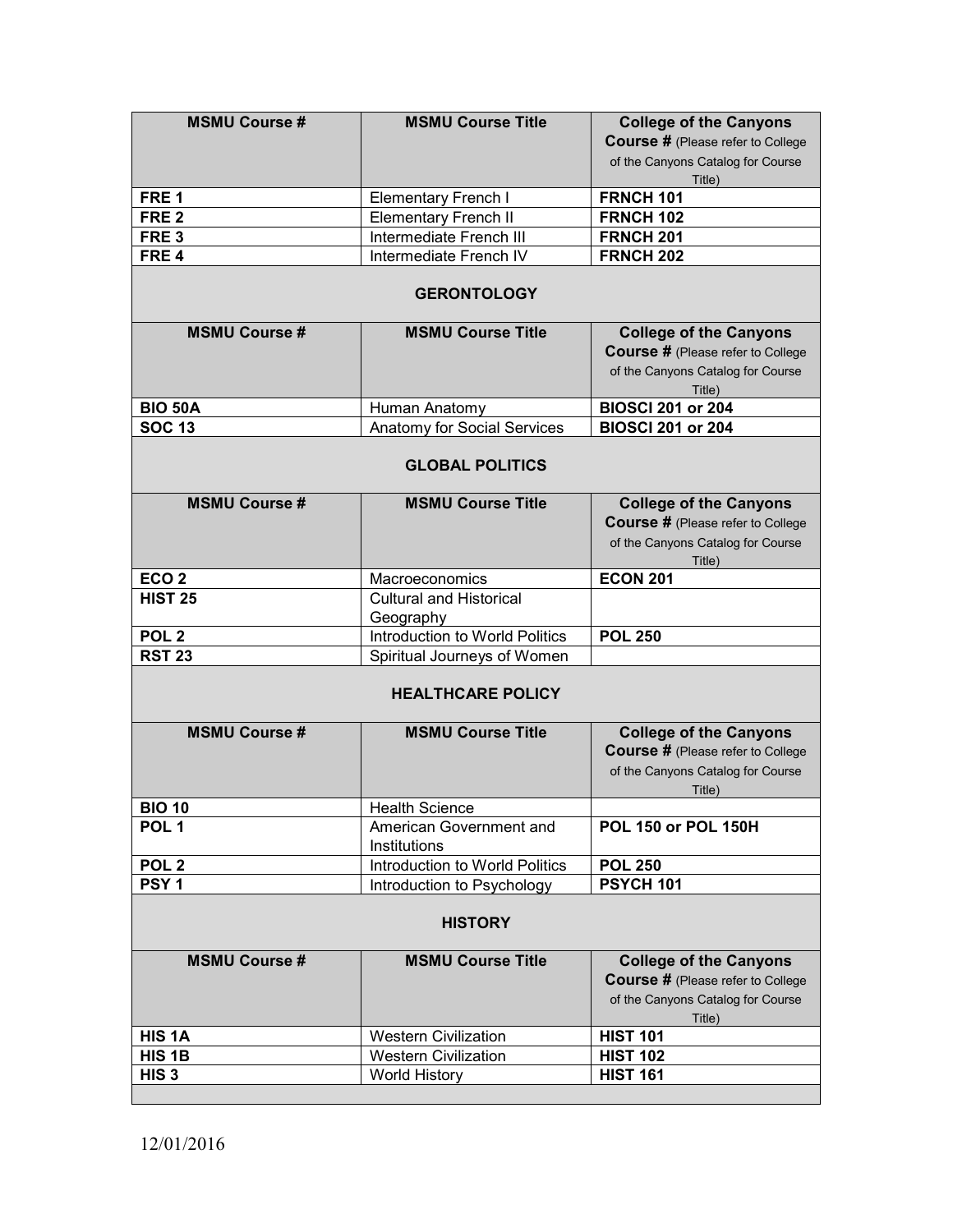| <b>MATHEMATICS</b>                                            |                                                                          |                                                                                                                          |  |
|---------------------------------------------------------------|--------------------------------------------------------------------------|--------------------------------------------------------------------------------------------------------------------------|--|
| <b>MSMU Course#</b>                                           | <b>MSMU Course Title</b>                                                 | <b>College of the Canyons</b><br><b>Course # (Please refer to College</b><br>of the Canyons Catalog for Course<br>Title) |  |
| CIS <sub>2</sub>                                              | Introduction to Programming                                              |                                                                                                                          |  |
| MTH <sub>5A</sub>                                             | Calculus I                                                               | <b>MATH 211</b>                                                                                                          |  |
| MTH <sub>5B</sub>                                             | Calculus II                                                              | <b>MATH 212</b>                                                                                                          |  |
| MTH <sub>5C</sub>                                             | Calculus III                                                             | <b>MATH 213</b>                                                                                                          |  |
| MTH <sub>8</sub>                                              | <b>Transition to Higher Math</b>                                         |                                                                                                                          |  |
| PHY 1BL                                                       | <b>Introductory Physics</b><br>Laboratory                                |                                                                                                                          |  |
| <b>PHY 11A</b>                                                | <b>Mechanics</b>                                                         | PHYSCI 220                                                                                                               |  |
| <b>PHY 11B</b>                                                | Electricity, Magnetism, and<br>Optics                                    | PHYSCI 221                                                                                                               |  |
|                                                               | <b>MUSIC</b>                                                             |                                                                                                                          |  |
| <b>MSMU Course #</b>                                          | <b>MSMU Course Title</b>                                                 | <b>College of the Canyons</b><br><b>Course # (Please refer to College</b><br>of the Canyons Catalog for Course<br>Title) |  |
| <b>MUS 1AB</b>                                                | Musicianship I                                                           | <b>MUS 101</b>                                                                                                           |  |
| <b>MUS1CD</b>                                                 | Musicianship I                                                           |                                                                                                                          |  |
| <b>MUS 2AB</b>                                                | Musicianship II                                                          | <b>MUS 102</b>                                                                                                           |  |
| <b>MUS6</b>                                                   | Varieties of Music                                                       | <b>MUS 105</b>                                                                                                           |  |
| <b>MUS 11</b>                                                 | <b>Functional Keyboard Skills</b>                                        |                                                                                                                          |  |
| <b>MUS 15</b>                                                 | <b>Applied Music</b>                                                     |                                                                                                                          |  |
| <b>MUS 16</b>                                                 | Music of World Cultures                                                  | <b>MUS 108</b>                                                                                                           |  |
| <b>MUS 17</b>                                                 | Women in Music                                                           |                                                                                                                          |  |
| <b>MUS 24A</b>                                                | Surveys of the History and<br>Literature of Music                        |                                                                                                                          |  |
| <b>MUS 24B</b>                                                | Surveys of the History and<br>Literature of Music                        |                                                                                                                          |  |
| <b>MUS 24C</b>                                                | Surveys of the History and<br>Literature of Music                        |                                                                                                                          |  |
| <b>MUS 25</b>                                                 | <b>Music Masterpieces</b>                                                |                                                                                                                          |  |
| <b>MUS 26</b>                                                 | <b>Brass &amp; Percussion</b><br>Instruments: Introductory<br>Techniques |                                                                                                                          |  |
| <b>MUS 27</b>                                                 | <b>Woodwind Instruments:</b><br>Introductory Techniques                  |                                                                                                                          |  |
| <b>MUS 29</b>                                                 | <b>String Instruments:</b><br><b>Introductory Techniques</b>             |                                                                                                                          |  |
| <b>MUS 42</b>                                                 | <b>American Musical Theatre</b>                                          |                                                                                                                          |  |
| <b>NURSING</b><br><b>FRESHMAN YEAR (Prerequisite courses)</b> |                                                                          |                                                                                                                          |  |
| <b>MSMU Course#</b>                                           | <b>MSMU Course Title</b>                                                 | <b>College of the Canyons</b><br>Course # (Please refer to College                                                       |  |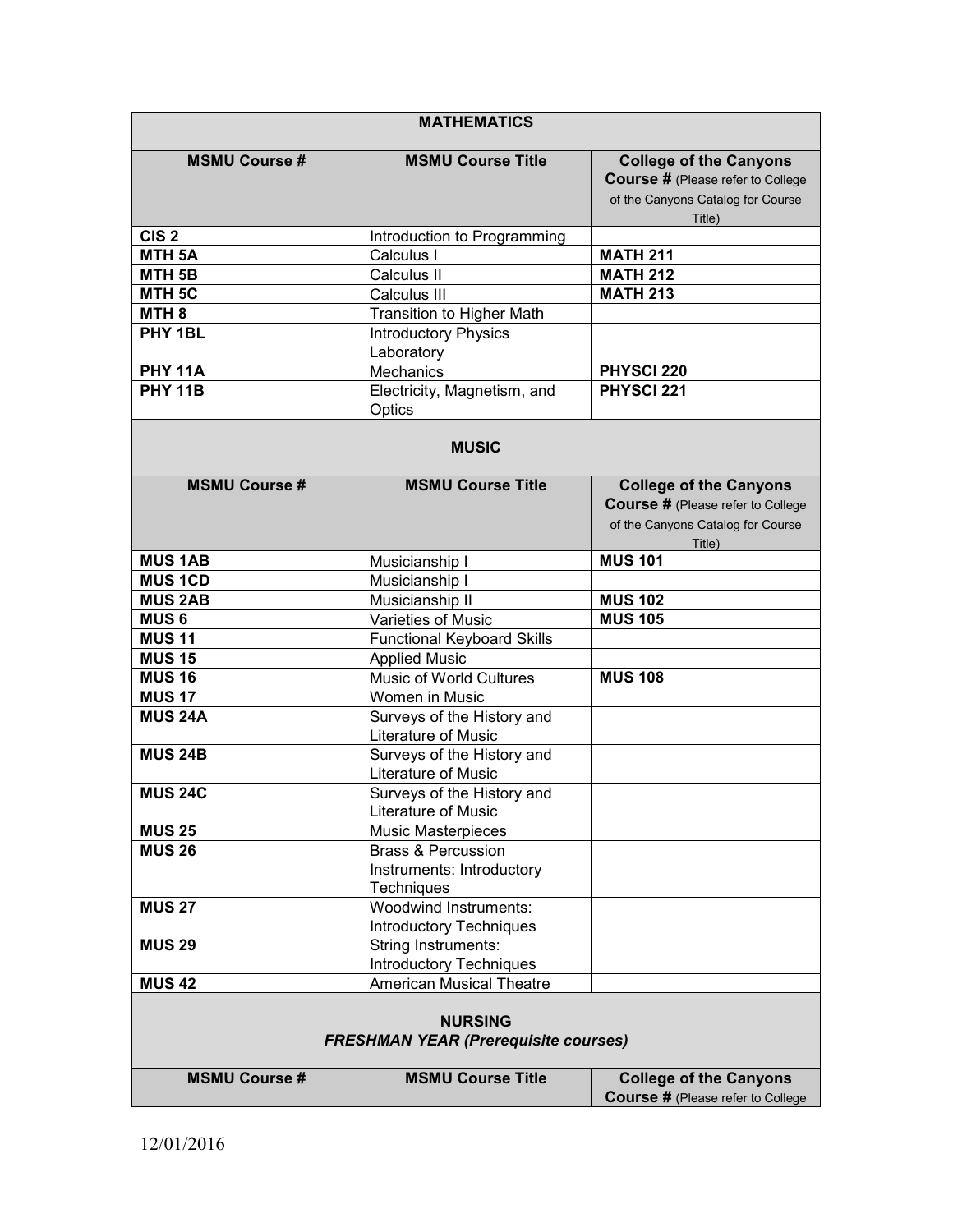|                  |                                 | of the Canyons Catalog for Course |
|------------------|---------------------------------|-----------------------------------|
|                  |                                 | Title)                            |
| <b>BIO 3/L</b>   | General Microbiology/Lab        | <b>BIOSCI 221</b>                 |
| <b>BIO 50A/L</b> | Human Anatomy/Lab               | <b>BIOSCI 201 or 204</b>          |
| <b>BIO 50B/L</b> | Human Physiology/Lab            | <b>BIOSCI 202 or 205</b>          |
| <b>ENG 1A</b>    | Freshman English                | <b>ENGL 101 or 101H</b>           |
| <b>ENG1B</b>     | Freshman English                | <b>ENGL 102 or 103</b>            |
| CHE <sub>3</sub> | <b>Foundations of Chemistry</b> | CHEM 110 or 151 or 201            |
| PHS <sub>1</sub> | <b>Scientific Concepts</b>      | PHYSCI 101                        |
| PSY <sub>1</sub> | Introduction to Psychology      | <b>PSYCH 101</b>                  |
| <b>PSY 12</b>    | Child/Human Development         | <b>PSYCH 172</b>                  |
| SOC <sub>1</sub> | Introduction to Sociology       | <b>SOCI 101</b>                   |
| <b>SPE 10</b>    | Introduction to Communication   | <b>COMS 105</b>                   |

#### **PHILOSOPHY**

| <b>MSMU Course #</b> | <b>MSMU Course Title</b>        | <b>College of the Canyons</b>            |
|----------------------|---------------------------------|------------------------------------------|
|                      |                                 | <b>Course # (Please refer to College</b> |
|                      |                                 | of the Canyons Catalog for Course        |
|                      |                                 | Title)                                   |
| <b>PHI 5</b>         | Introduction to Logic           |                                          |
| <b>PHI 10</b>        | <b>Critical Thinking</b>        | PHILOS 106                               |
| <b>PHI 15</b>        | Introduction to Philosophy      | PHILOS 101 or PHILOS 101H                |
| <b>PHI 16</b>        | Philosophy Through Popular      |                                          |
|                      | Culture                         |                                          |
| <b>PHI 21</b>        | Moral Values and Ethical        | PHILOS 120 or PHILOS 240                 |
|                      | Decisions                       |                                          |
| <b>PHI 92</b>        | Introduction to Business Ethics |                                          |

## **POLITICAL SCIENCE**

| <b>MSMU Course #</b> | <b>MSMU Course Title</b>       | <b>College of the Canyons</b>             |
|----------------------|--------------------------------|-------------------------------------------|
|                      |                                | <b>Course # (Please refer to College)</b> |
|                      |                                | of the Canyons Catalog for Course         |
|                      |                                | Title)                                    |
| ECO <sub>2</sub>     | <b>Macroeconomics</b>          | <b>ECON 201</b>                           |
| POL <sub>1</sub>     | American Government and        | <b>POL 150 or POL 150H</b>                |
|                      | Institutions                   |                                           |
| POL <sub>2</sub>     | Introduction to World Politics | <b>POL 250</b>                            |

#### **PSYCHOLOGY**

| <b>MSMU Course #</b> | <b>MSMU Course Title</b>         | <b>College of the Canyons</b>            |
|----------------------|----------------------------------|------------------------------------------|
|                      |                                  | <b>Course # (Please refer to College</b> |
|                      |                                  | of the Canyons Catalog for Course        |
|                      |                                  | Title)                                   |
| PSY <sub>1</sub>     | Introduction to Psychology       | <b>PSYCH 101</b>                         |
| <b>PSY 12</b>        | Child/Human Development          | <b>PSYCH 172</b>                         |
| <b>PSY 40</b>        | <b>Basic Statistical Methods</b> | <b>PSY 104</b>                           |
| <b>PSY 52/L</b>      | Biological Psychology/Lab        | <b>PSY 102</b>                           |
|                      |                                  |                                          |
|                      | <b>RELIGIOUS STUDIES</b>         |                                          |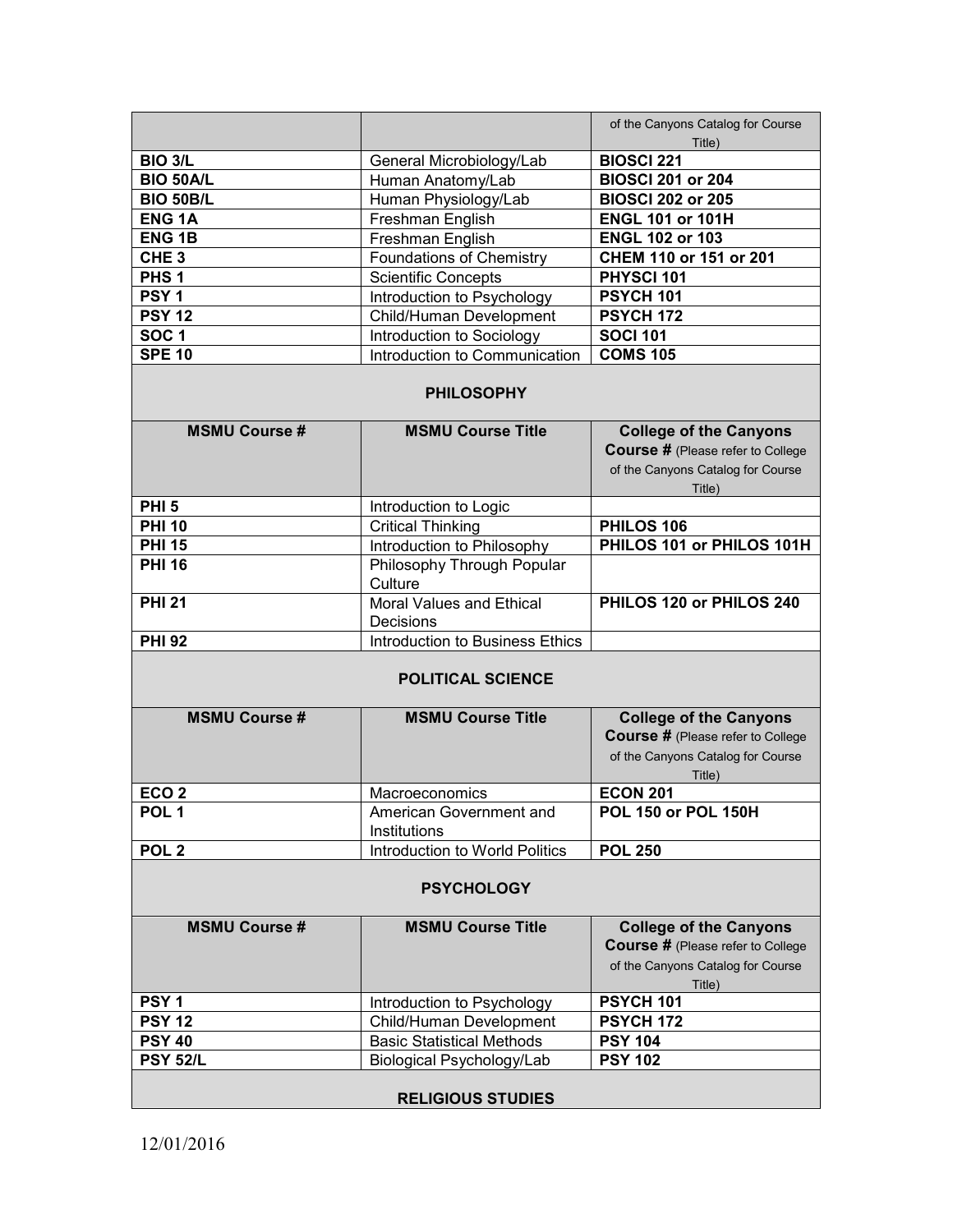| <b>MSMU Course #</b> | <b>MSMU Course Title</b>                               | <b>College of the Canyons</b><br><b>Course # (Please refer to College</b><br>of the Canyons Catalog for Course<br>Title) |  |  |
|----------------------|--------------------------------------------------------|--------------------------------------------------------------------------------------------------------------------------|--|--|
| <b>RST 11</b>        | Introduction to Hebrew                                 |                                                                                                                          |  |  |
|                      | Scriptures                                             |                                                                                                                          |  |  |
| <b>RST 15</b>        | Introduction to New Testament                          |                                                                                                                          |  |  |
| <b>RST 21</b>        | <b>Contemporary Catholicism</b>                        |                                                                                                                          |  |  |
| <b>RST 23</b>        | Spiritual Journeys of Women                            |                                                                                                                          |  |  |
| <b>RST 25</b>        | Theology of Marriage and                               |                                                                                                                          |  |  |
|                      | Family                                                 |                                                                                                                          |  |  |
| <b>RST 41</b>        | Introduction to Christian Ethics                       |                                                                                                                          |  |  |
| <b>RST 45</b>        | Contemporary Issues in<br><b>Christian Ethics</b>      |                                                                                                                          |  |  |
| <b>RST 49</b>        | <b>Biomedical Issues in Christian</b><br><b>Ethics</b> |                                                                                                                          |  |  |
| <b>RST 61</b>        | <b>World Religions</b>                                 | PHILOS 220                                                                                                               |  |  |
| <b>RST 70</b>        | Faith and Human                                        |                                                                                                                          |  |  |
|                      | Development                                            |                                                                                                                          |  |  |
| <b>RST 78</b>        | Death and Afterlife                                    |                                                                                                                          |  |  |
| <b>SOCIAL WORK</b>   |                                                        |                                                                                                                          |  |  |
| <b>MSMU Course #</b> | <b>MSMU Course Title</b>                               | <b>College of the Canyons</b><br><b>Course # (Please refer to College</b><br>of the Canyons Catalog for Course<br>Title) |  |  |
| <b>MTH 38</b>        | Elements of Probability and<br><b>Statistics</b>       | <b>MATH 140</b>                                                                                                          |  |  |
| <b>PSY 40</b>        | <b>Basic Statistical Methods</b>                       | <b>PSY 104</b>                                                                                                           |  |  |
| <b>SOC1</b>          | Introduction to Sociology                              | <b>SOCI 101</b>                                                                                                          |  |  |
| SOC <sub>6</sub>     | The Family, Child and<br>Community                     | ECE 125, SOCI 103, 103H                                                                                                  |  |  |
| SOC <sub>7</sub>     | Introduction to Human<br>Services                      |                                                                                                                          |  |  |
| <b>SOC 10</b>        | Deviance and Youth                                     | <b>SOCI 210</b>                                                                                                          |  |  |
| <b>SOC 13</b>        | Anatomy for Social Services                            | <b>BIOSCI 201 or 204</b>                                                                                                 |  |  |
| <b>SOC 38</b>        | <b>Statistics for Social Science</b>                   | <b>SOC 137</b>                                                                                                           |  |  |
| <b>SOC 94</b>        | Topics in Aging                                        | <b>SOCI 233</b>                                                                                                          |  |  |
| <b>SOCIOLOGY</b>     |                                                        |                                                                                                                          |  |  |
| <b>MSMU Course #</b> | <b>MSMU Course Title</b>                               | <b>College of the Canyons</b><br><b>Course # (Please refer to College</b><br>of the Canyons Catalog for Course<br>Title) |  |  |
| SOC <sub>1</sub>     | Introduction to Sociology                              | <b>SOCI 101</b>                                                                                                          |  |  |
| SOC <sub>6</sub>     | The Family, Child, and<br>Community                    | ECE 125, SOCI 103, 103H                                                                                                  |  |  |
| <b>SOC 7</b>         | Introduction to Human<br>Services                      |                                                                                                                          |  |  |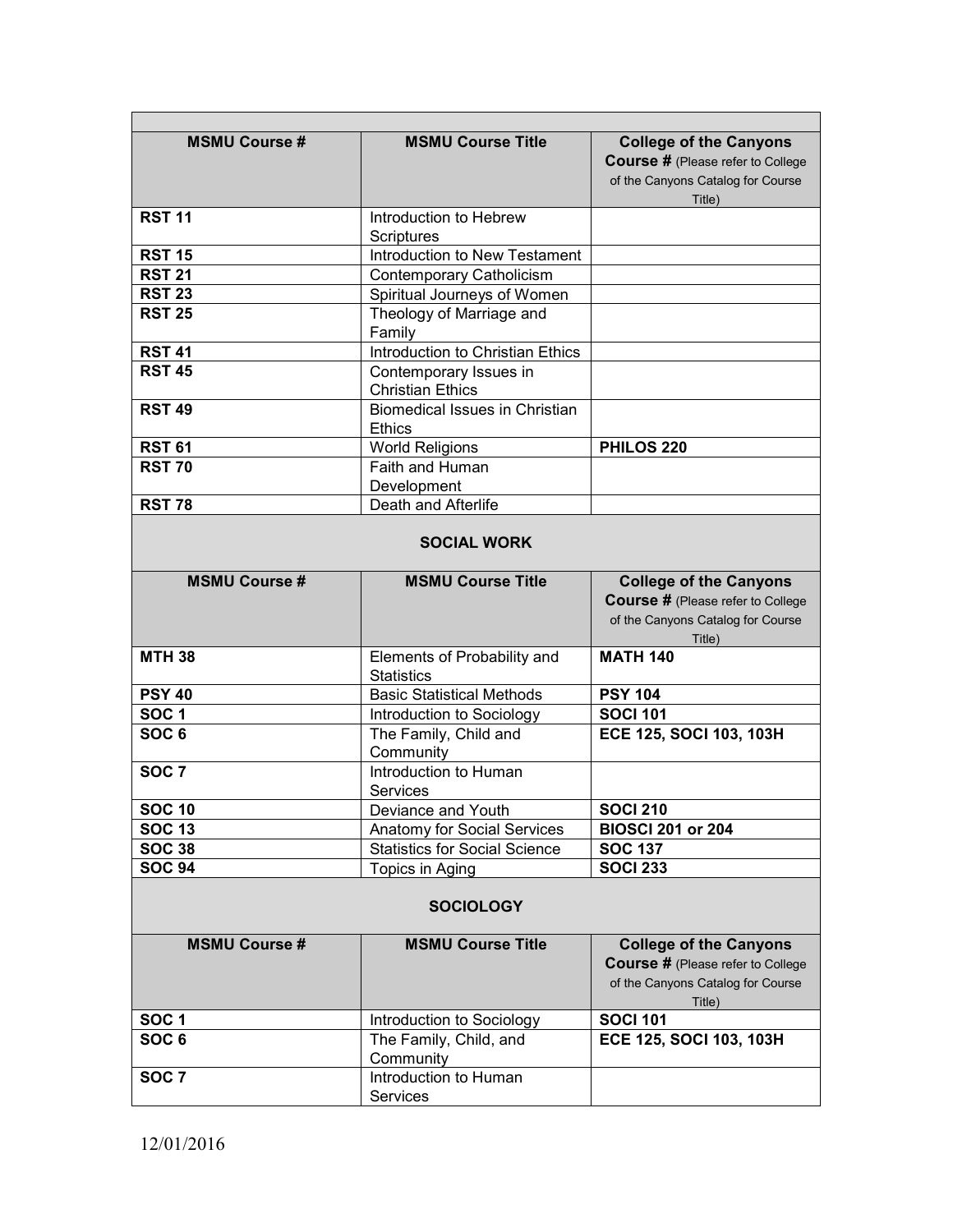| <b>SOC 10</b>                         | Deviance and Youth                    | <b>SOCI 210</b>                                                                                                   |  |  |
|---------------------------------------|---------------------------------------|-------------------------------------------------------------------------------------------------------------------|--|--|
| <b>SOC 13</b>                         | <b>Anatomy for Social Services</b>    | <b>BIOSCI 201 or 204</b>                                                                                          |  |  |
| <b>SOC 49</b>                         | Multicultural Issues in               |                                                                                                                   |  |  |
|                                       | Healthcare                            |                                                                                                                   |  |  |
| <b>SOC 94</b>                         | Topics in Aging                       | <b>SOCI 233</b>                                                                                                   |  |  |
| <b>SPANISH/LATIN AMERICAN STUDIES</b> |                                       |                                                                                                                   |  |  |
| <b>MSMU Course #</b>                  | <b>MSMU Course Title</b>              | <b>College of the Canyons</b>                                                                                     |  |  |
|                                       |                                       | <b>Course # (Please refer to College</b>                                                                          |  |  |
|                                       |                                       | of the Canyons Catalog for Course                                                                                 |  |  |
|                                       |                                       | Title)                                                                                                            |  |  |
| SPA <sub>1</sub>                      | Elementary Spanish I                  | SPAN 101, 101H                                                                                                    |  |  |
| SPA <sub>2</sub>                      | Elementary Spanish II                 | <b>SPAN 102</b>                                                                                                   |  |  |
| SPA <sub>3</sub>                      | Intermediate Spanish III              | <b>SPAN 201</b>                                                                                                   |  |  |
| SPA <sub>4</sub>                      | Intermediate Spanish IV               |                                                                                                                   |  |  |
| <b>SPA 44</b>                         | Spanish-speaking Civilizations        |                                                                                                                   |  |  |
|                                       | and Cultures in the Americas          |                                                                                                                   |  |  |
|                                       | and Spain                             |                                                                                                                   |  |  |
|                                       |                                       |                                                                                                                   |  |  |
|                                       | <b>MUSIC SCORING FOR MEDIA MINOR</b>  |                                                                                                                   |  |  |
| <b>MSMU Course #</b>                  | <b>MSMU Course Title</b>              | <b>College of the Canyons</b>                                                                                     |  |  |
|                                       |                                       | <b>Course # (Please refer to College</b>                                                                          |  |  |
|                                       |                                       | of the Canyons Catalog for Course                                                                                 |  |  |
|                                       |                                       | Title)                                                                                                            |  |  |
| <b>MUS3</b>                           | <b>Discovering Music</b>              |                                                                                                                   |  |  |
|                                       | Fundamentals                          |                                                                                                                   |  |  |
| <b>MUS 13</b>                         | <b>Applied Music:</b>                 | <b>MUS 189</b>                                                                                                    |  |  |
|                                       | Instrumental/Vocal for Non-           |                                                                                                                   |  |  |
|                                       | <b>Music Majors</b>                   |                                                                                                                   |  |  |
|                                       | <b>MULTIMEDIA COMMUNICATION MINOR</b> |                                                                                                                   |  |  |
| <b>MSMU Course #</b>                  | <b>MSMU Course Title</b>              | <b>College of the Canyons</b><br>Course # (Please refer to College<br>of the Canyons Catalog for Course<br>Title) |  |  |
| <b>ART 15</b>                         | <b>Computer Graphics</b>              |                                                                                                                   |  |  |
| <b>SOC 30</b>                         | <b>Human Communication</b>            |                                                                                                                   |  |  |

# **SECTION III LIBERAL STUDIES**

Students planning to major in Liberal Studies at Mount Saint Mary's University may take the following courses at College of the Canyons College to meet selected subject matter content requirements.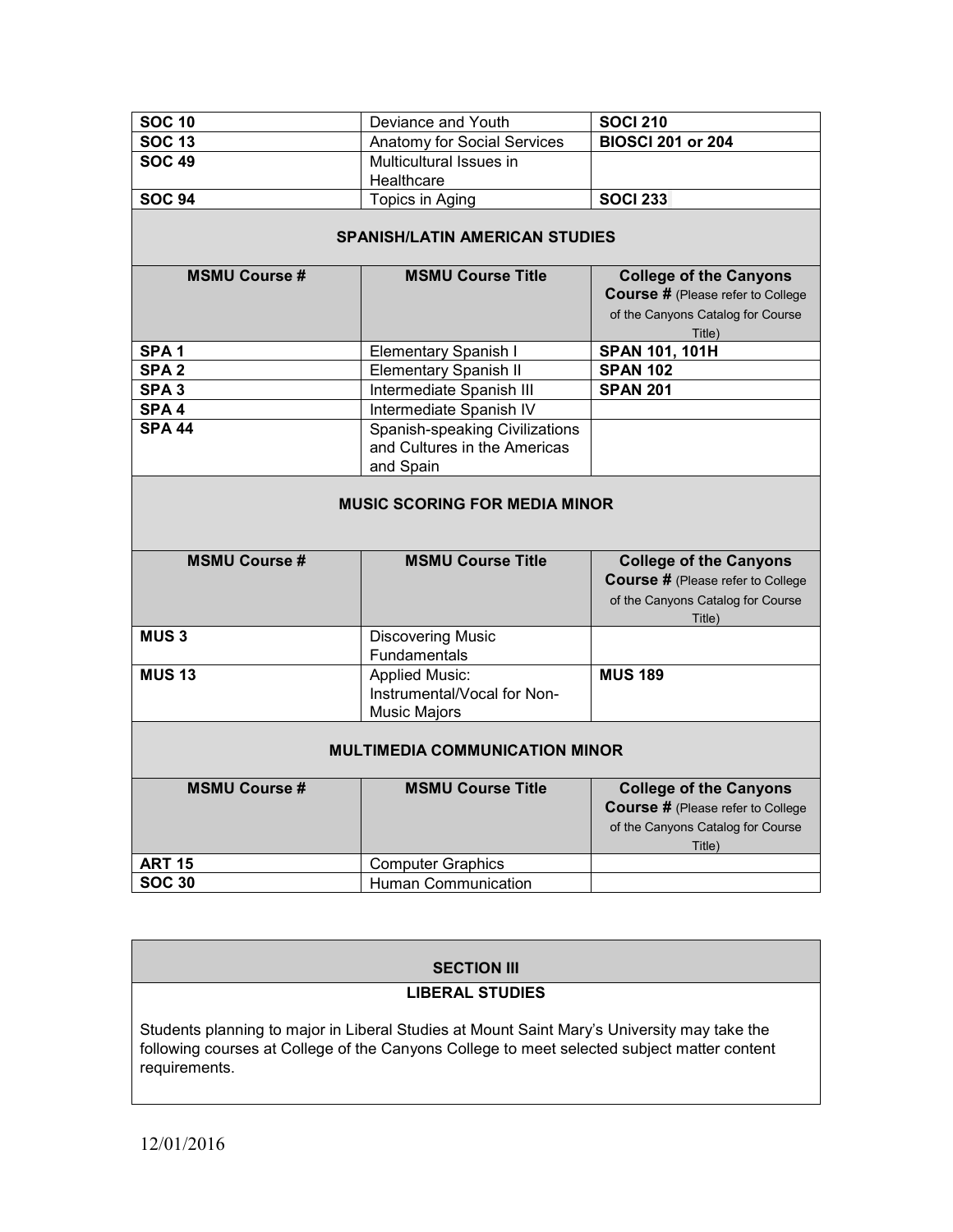No community college coursework counts as upper division units at MSMU. Students who transfer a lower division course toward an upper division requirement must still complete a total of 45 upper division units at MSMU.

|                               | & Religious Studies that meets wowd Articulation Agreement |                                          |
|-------------------------------|------------------------------------------------------------|------------------------------------------|
| <b>MSMU Course #</b>          | <b>MSMU Course Title</b>                                   | <b>College of the Canyons</b>            |
|                               |                                                            | <b>Course # (Please refer to College</b> |
|                               |                                                            | of the Canyons Catalog for Course        |
|                               |                                                            | Title)                                   |
| <b>ENG 1A, 1B</b>             | Freshman English                                           | ENGL 100 & 102, 102H, 103,               |
|                               |                                                            | 103H                                     |
| <b>ENG Literature</b>         |                                                            | <b>Refer to General Studies III</b>      |
|                               |                                                            | в<br><b>COMS 105</b>                     |
| <b>SPE 10</b>                 | Introduction to Communication                              |                                          |
| SPA <sub>1</sub>              | <b>Elementary Spanish I</b>                                |                                          |
| SPA <sub>2</sub>              | Elementary Spanish II                                      |                                          |
| <b>MTH 50</b>                 | <b>Elementary Number Systems</b>                           | <b>MATH 130</b>                          |
| <b>MTH 51</b>                 | Elements of Geometry and<br><b>Statistics</b>              |                                          |
| BIO 5 with lab                | Life Sciences                                              | <b>BIOSCI 100</b>                        |
| <b>BIO 10</b>                 | <b>Health Science</b>                                      |                                          |
| <b>PHI 92</b>                 | <b>Business Ethics</b>                                     | No equivalent                            |
| PHS 2A with lab               | <b>General Physical Science</b>                            | PHYSCI 101                               |
| *Study of Physics             |                                                            |                                          |
| *Study of Chemistry           |                                                            |                                          |
| PHS <sub>2B</sub>             | <b>General Physical Science</b>                            | <b>GEOL 109</b>                          |
| *Study of Astronomy           |                                                            |                                          |
| *Study of Geology             |                                                            | This study may take place in             |
| *Study of physics, chemistry, |                                                            | one integrated science course            |
| geology and astronomy is      |                                                            | of at least 4 units, or it may           |
| required. One course must     |                                                            | take place in the study of four          |
| include Lab.                  |                                                            | discrete courses, one in each            |
|                               |                                                            | subject area (e.g. Physics 220,          |
|                               |                                                            | Chemistry, and Geology). One             |
|                               |                                                            | course in physical science               |
|                               |                                                            | must be accompanying by a                |
|                               |                                                            | lab.                                     |
| CIS <sub>1</sub>              | Computer Processes &                                       | (An Introduction to Computers            |
|                               | Applications                                               | course which includes word               |
|                               |                                                            | processing, spread sheets,               |
|                               |                                                            | data bases, presentations,               |
|                               |                                                            | Internet, email, role in society         |
|                               |                                                            | and ethics)                              |
| POL <sub>1</sub>              | American Government and                                    | POLISC 150 or POL 150H                   |
|                               | Institutions                                               |                                          |
| <b>HIS 25</b>                 | <b>Cultural and Historical</b>                             | <b>GEOG 102</b>                          |
|                               | Geography                                                  |                                          |
| <b>HIS 188</b>                | California History                                         | <b>HIST 210</b>                          |
| <b>HIS 106</b>                | U.S. History Colonization to                               | HIST 111 & 112                           |
|                               | Present                                                    |                                          |

## **\*One additional Course in Philosophy or Religious Studies to equal 15 units in Philosophy & Religious Studies that meets MSMU Articulation Agreement**